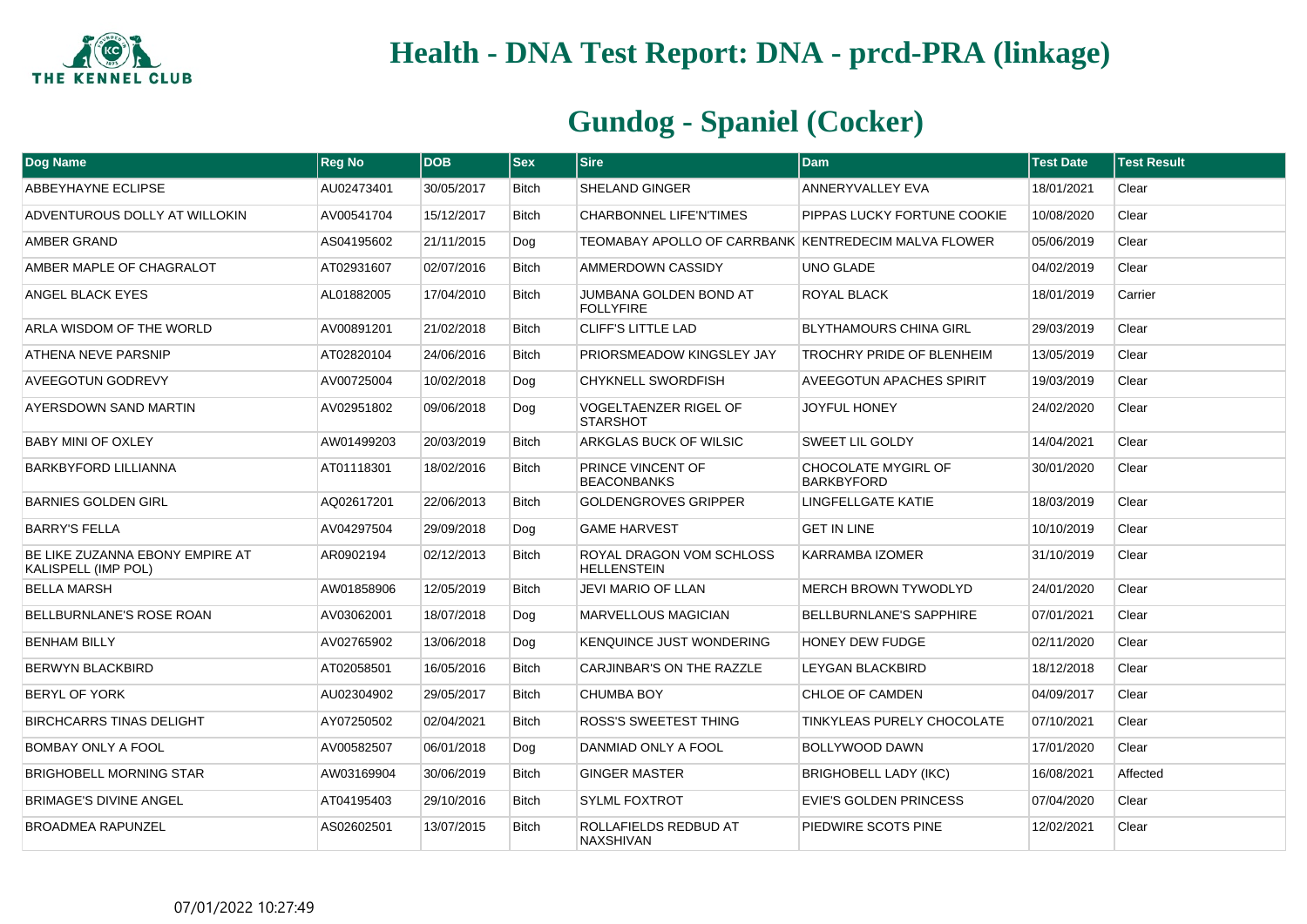

| <b>Dog Name</b>                      | <b>Reg No</b> | <b>DOB</b> | <b>Sex</b>   | <b>Sire</b>                                               | Dam                              | <b>Test Date</b> | <b>Test Result</b> |
|--------------------------------------|---------------|------------|--------------|-----------------------------------------------------------|----------------------------------|------------------|--------------------|
| <b>BROWNIE BABY</b>                  | AX00159401    | 24/10/2019 | <b>Bitch</b> | RIZI BIZI SUGAR RAY (IMP SRB)                             | <b>KENAITEEN SMOKY MIST</b>      | 28/10/2020       | Clear              |
| <b>CABRILLA MISSY ELLIOTT</b>        | AW00812604    | 22/01/2019 | <b>Bitch</b> | KENQUINCE SCOUTING DUTY                                   | CABRILLA CHOCOLATE DROP          | 15/07/2021       | Clear              |
| CANNONFIELD PORTHOS                  | AQ02836502    | 26/06/2013 | Dog          | POOLGREEN FARLOW BEN                                      | LEAWYN LAMARIE                   | 12/02/2019       | Clear              |
| CELTIC COURAGE AT DRUMGARLAND        | AW02467605    | 11/06/2019 | <b>Bitch</b> | BLAYDONBROOK'S ECCO'S VOICE                               | <b>CRAGGLANDS SALT</b>           | 10/12/2019       | Clear              |
| <b>CLAYCLATTER SMART COOKIE</b>      | AV01889702    | 30/03/2018 | Dog          | ETAKIEL JUDGES OF CLAYCLATTER KENQUINCE SUNSPOT BEAUTY OF | <b>CLAYCLATTER</b>               | 17/06/2019       | Clear              |
| COCKLEHOPE SUMMER BREEZE             | AU02682302    | 25/06/2017 | <b>Bitch</b> | <b>RUMBLES LITTLE LADY</b>                                | <b>SLOWCOACH BEDAZZLE</b>        | 09/04/2019       | Clear              |
| <b>COCOS EMILY</b>                   | AV01921704    | 02/05/2018 | <b>Bitch</b> | <b>BISHWELL BESTMAN</b>                                   | <b>HAWKVALLEY HOPE</b>           | 19/02/2019       | Clear              |
| CONVALLARIA MAJALLS                  | AQ03251803    | 11/08/2013 | Dog          | ROUGHAM BRENTGOUEL                                        | MALABARICA STAR ANISE            | 26/02/2019       | Carrier            |
| CRACKERFIELD BRANDY                  | AT04342405    | 18/11/2016 | Dog          | ON THE EDGE OF SILVAFERN                                  | LADY ROXANNA OF CRACKERFIELD     | 29/07/2019       | Clear              |
| <b>CRAIWARN COGSWORTH</b>            | AV04049704    | 26/09/2018 | Dog          | LOWALLIN HISSING SID                                      | <b>CRAIWARN TINKERBELL</b>       | 04/01/2021       | Clear              |
| CRUBOUNTY DYNAMIC TWIN SPOT          | AX03295804    | 23/07/2020 | Dog          | CRUBOUNTY WHISKY MARMALADE LYNCHAMS AMBER SUNLIGHT        |                                  | 01/10/2021       | Clear              |
| <b>CU AN GAOIL</b>                   | AU03921301    | 29/08/2017 | <b>Bitch</b> | MEADOWSEDGE PTARMIGAN                                     | <b>KENNOCHA LYONESSE</b>         | 10/09/2020       | Clear              |
| DELPHAVEN AMBER                      | AV01663703    | 15/04/2018 | <b>Bitch</b> | KINGCOTT ROBSON                                           | <b>LITTLESCOT SCARLETT</b>       | 14/05/2020       | Clear              |
| <b>EDGEGROVE BISCUIT</b>             | AV03207702    | 13/07/2018 | Bitch        | ARDCHONNEL FAODALACH                                      | WETLANDS SHOOTING STAR           | 01/05/2020       | Clear              |
| ELGRAVA MIDNIGHT BABY                | AY05929701    | 16/12/2020 | <b>Bitch</b> | <b>LANIES TAN BOY</b>                                     | <b>KENSTEEN PROVOCATEUR</b>      | 07/05/2021       | Clear              |
| <b>ENCHANTED EVA</b>                 | AU03177801    | 25/07/2017 | <b>Bitch</b> | LLROSHTE LITTLE KRACKER AT<br><b>BROMISTA</b>             | <b>ENCHANTED EVE</b>             | 07/05/2020       | Clear              |
| <b>FLEUR HEOLYBUSH</b>               | AW01925903    | 14/04/2019 | <b>Bitch</b> | <b>HEOLYBWLCH DENMAN</b>                                  | ROSE WILLOW                      | 18/08/2021       | Clear              |
| FLIRTY BERTIE I'M YOUR MAN           | AU02778602    | 12/07/2017 | Dog          | MIDNIGHT BOY RACING AT<br><b>BLYTHAMOUR</b>               | MISTY MIDNIGHT STARLIGHT         | 24/07/2019       | Clear              |
| <b>GENTLE HERMIONE OF KARMENELLE</b> | AV02536602    | 22/05/2018 | <b>Bitch</b> | RYALLCOURT TOMMY BROCK                                    | <b>PRINCESS MYRTLE</b>           | 15/06/2020       | Clear              |
| <b>GLASTONBURY GLORY</b>             | AS01039003    | 17/02/2015 | <b>Bitch</b> | <b>TIMSGARRY WALLIS</b>                                   | <b>BRADLEYCOURT LITTLE LUCKY</b> | 30/09/2019       | Clear              |
| <b>GOLDEN BUMBLEBEE</b>              | AU00595506    | 17/12/2016 | <b>Bitch</b> | <b>QUAILBANK ICE</b>                                      | <b>STROXWORTHY BABY DOLL</b>     | 30/03/2021       | Carrier            |
| HARTWAYS HENDRICKS OF CALLEYSCOPP    | AW03784401    | 29/08/2019 | Dog          | <b>HARTWAYS CORBIERE</b>                                  | <b>HARTWAYS AMARETTO</b>         | 18/11/2020       | Clear              |
| <b>HARTWAYS SKELTON</b>              | AT04037301    | 10/10/2016 | Dog          | <b>HARTWAYS CORBIERE</b>                                  | <b>HARTWAYS ALI</b>              | 14/05/2020       | Clear              |
| <b>HEDGEFEN SQUASH</b>               | AU02753708    | 14/06/2017 | <b>Bitch</b> | WINSTONS OTIS OF UPWELL                                   | <b>HEDGEFEN BLACK QUEEN</b>      | 30/10/2020       | Clear              |
| <b>HEOLYBWLCH SAMSON</b>             | AT03450201    | 06/08/2016 | Dog          | MISSELCHALKE FRANTIC                                      | <b>HEOLYBWLCH BEST MATE</b>      | 01/10/2019       | Clear              |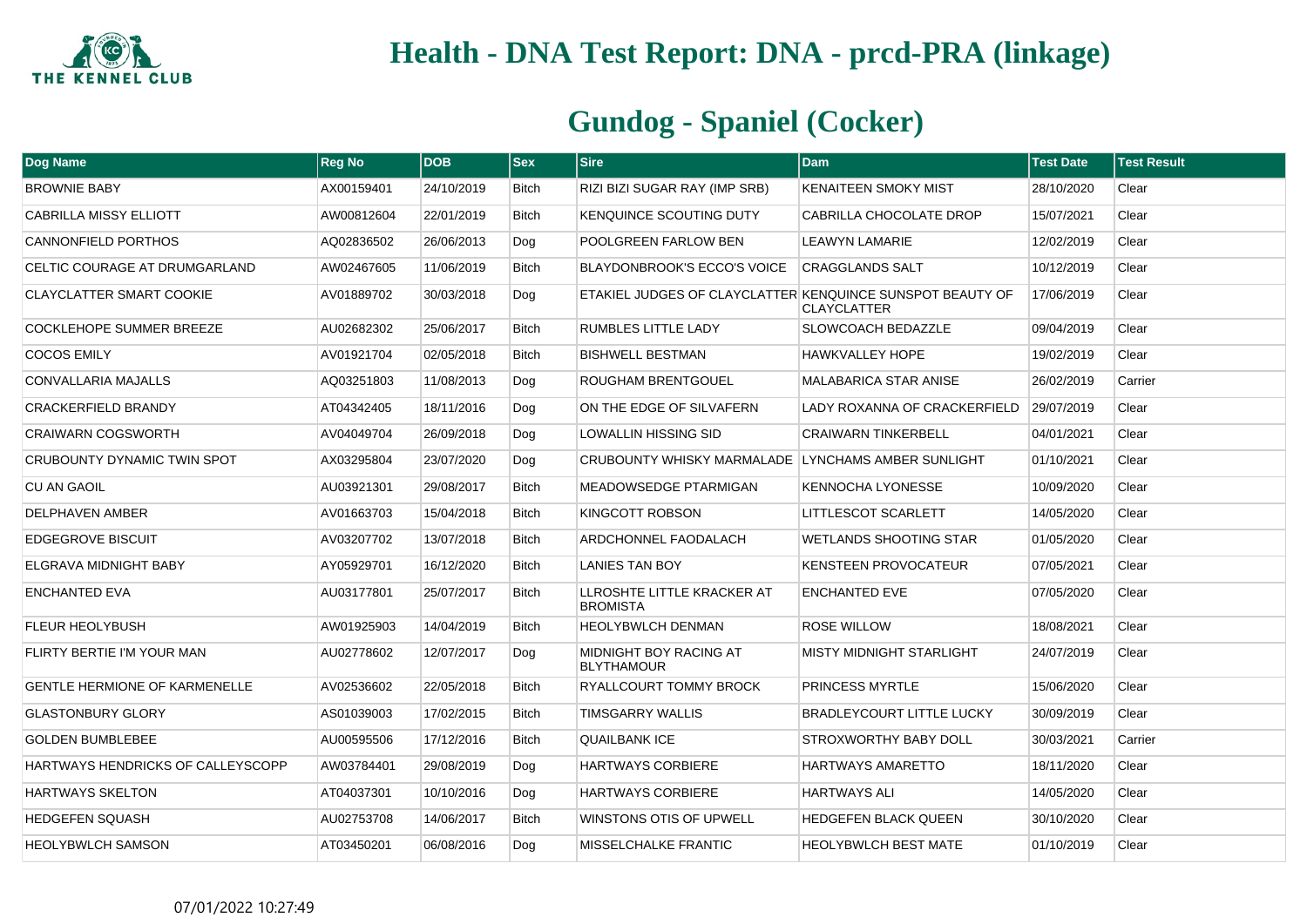

| <b>Dog Name</b>                 | <b>Reg No</b> | <b>DOB</b> | <b>Sex</b>   | <b>Sire</b>                                      | <b>Dam</b>                                    | <b>Test Date</b> | <b>Test Result</b> |
|---------------------------------|---------------|------------|--------------|--------------------------------------------------|-----------------------------------------------|------------------|--------------------|
| <b>HONEYBEE ROSEBUD</b>         | AV02425005    | 20/06/2018 | <b>Bitch</b> | ROLLAFIELDS REDBUD AT<br><b>NAXSHIVAN</b>        | <b>CARRBANK HONEYBEE</b>                      | 04/12/2020       | Clear              |
| <b>HOPE MY DARLING</b>          | AY07375301    | 02/02/2021 | <b>Bitch</b> | <b>WERNMOOR LIGHTNING</b>                        | <b>WETREINS LADY BEE</b>                      | 16/06/2021       | Clear              |
| <b>ISEULT THE CORNISH MAID</b>  | AT00392905    | 23/12/2015 | <b>Bitch</b> | <b>CLUMSETTER ACER</b>                           | OBERONS OBESSION                              | 22/06/2020       | Clear              |
| <b>IZZNBERR ANGARA</b>          | AU02746906    | 02/07/2017 | <b>Bitch</b> | <b>FEORLIG NUGGET OF GOLD</b>                    | <b>IZZNBERR BLACK RIVERSAND</b>               | 12/04/2019       | Clear              |
| JAGSCOLOPAX BRIGANDE            | AU02700201    | 10/06/2017 | Dog          | <b>MEADOWSEDGE PTARMIGAN</b>                     | WYTCHETTWOOD COOKIE                           | 01/05/2020       | Clear              |
| JAGSCOLOPAX ELDER               | AU02700205    | 10/06/2017 | <b>Bitch</b> | <b>MEADOWSEDGE PTARMIGAN</b>                     | WYTCHETTWOOD COOKIE                           | 28/11/2019       | Clear              |
| <b>JAMINGEO RUBY SUNRISE</b>    | AV04478101    | 13/10/2018 | <b>Bitch</b> | <b>JACKALANTERN HEDWIG</b>                       | <b>JAMINGEO PEARL BARLEY</b>                  | 07/09/2020       | Clear              |
| JASELYNNE GOLDEN STAR           | AY06179403    | 09/02/2021 | <b>Bitch</b> | <b>KENAITEEN LIMONE</b>                          | <b>KENQUINCE GOLDEN GLORY</b>                 | 21/05/2021       | Clear              |
| <b>JET BLACK DUCHESS</b>        | AU01503601    | 16/04/2017 | <b>Bitch</b> | <b>SYLML FOXTROT</b>                             | <b>CROFTFARM TOUCH THE STARS</b>              | 18/07/2019       | Clear              |
| <b>JOYFUL SKYLAR</b>            | AU04610603    | 07/11/2017 | <b>Bitch</b> | <b>WINTONIA FUDGE FANCY</b>                      | DAMSANTES PRESCIOUS BELLE                     | 02/04/2019       | Clear              |
| <b>JUMBANA MYSTERY BEAUTY</b>   | AV04094701    | 05/09/2018 | <b>Bitch</b> | BENBELA SABLE SHEIK AT<br><b>JUMBANA</b>         | <b>JUMBANA ROMAN SPIRIT</b>                   | 28/11/2018       | Clear              |
| <b>JUMBANA PERFECT PRINCESS</b> | AV04094704    | 05/09/2018 | <b>Bitch</b> | BENBELA SABLE SHEIK AT<br><b>JUMBANA</b>         | <b>JUMBANA ROMAN SPIRIT</b>                   | 28/11/2018       | Clear              |
| JUMBANA ROMEO                   | AW00013303    | 21/10/2018 | Dog          | KENTIXEN WILD BLACKBERRY AT<br><b>JUMBANA</b>    | DREAMFIELDS BY YOUR SIDE AT<br><b>JUMBANA</b> | 25/01/2019       | Clear              |
| KANDYMAL MAKE SOME NOISE        | AW03959306    | 26/09/2019 | <b>Bitch</b> | <b>HARNAMEE BRIGHT STAR</b>                      | <b>CALVDALE CHERIMOYA</b>                     | 12/08/2021       | Clear              |
| KARMENELLE OLIVE OYL            | AW00417001    | 12/01/2019 | <b>Bitch</b> | <b>CHATIVORE STEEL BLUES AT</b><br><b>ZAKOVA</b> | <b>CROWMERE DANIELLA'S DARLING</b>            | 15/04/2021       | Clear              |
| KARMENELLE TRI AND TOP THAT     | AU03302704    | 27/08/2017 | Dog          | CHARMWEN MR BLUE ZAKOVA                          | <b>CROWMERE DANIELLA'S DARLING</b>            | 23/12/2019       | Clear              |
| <b>KEEPER LODGE FIRST</b>       | AR01987003    | 05/06/2014 | <b>Bitch</b> | NABOKOV'S SAPPHIRE                               | <b>GAILS GIRL</b>                             | 07/01/2019       | Clear              |
| <b>KENAITEEN ALMOND WISP</b>    | AV02588902    | 10/06/2018 | Dog          | <b>BITCON SECRET CODE</b>                        | <b>BITCON BELLISIMA PRINCESS</b>              | 29/10/2019       | Clear              |
| KENAITEEN ANGEL OF THE NORTH    | AV02894005    | 18/06/2018 | <b>Bitch</b> | CHEWEKY BINGO BOB OF<br>NITHVALLEY               | <b>FELLCREEK REDBUD</b>                       | 15/01/2020       | Clear              |
| KENAITEEN GOLDEN SAFFRON        | AV01630703    | 24/03/2018 | <b>Bitch</b> | DREAMFIELDS LEO LOVERBOY                         | <b>KENOUINCE HUMBUG</b>                       | 14/05/2020       | Clear              |
| <b>KENAITEEN LITTER LATTER</b>  | AV03530307    | 17/07/2018 | <b>Bitch</b> | TOM OF THE DALES                                 | <b>TILLCLARE WINDMILL</b>                     | 06/10/2020       | Clear              |
| <b>KENAITEEN SMOKY MIST</b>     | AV01579508    | 18/03/2018 | <b>Bitch</b> | WILLODGE DREAMBOAT OF<br><b>FINEHEART</b>        | <b>ROWLING DREAM MAKER</b>                    | 17/11/2020       | Clear              |
| <b>KENNYLOU BLUE LAVENDER</b>   | AU04060104    | 07/09/2017 | <b>Bitch</b> | TIPPERLIN DAY TRIPPER TO<br><b>ROSBERCON</b>     | KENNYLOU CHOCOLATE BUTTON                     | 25/09/2019       | Clear              |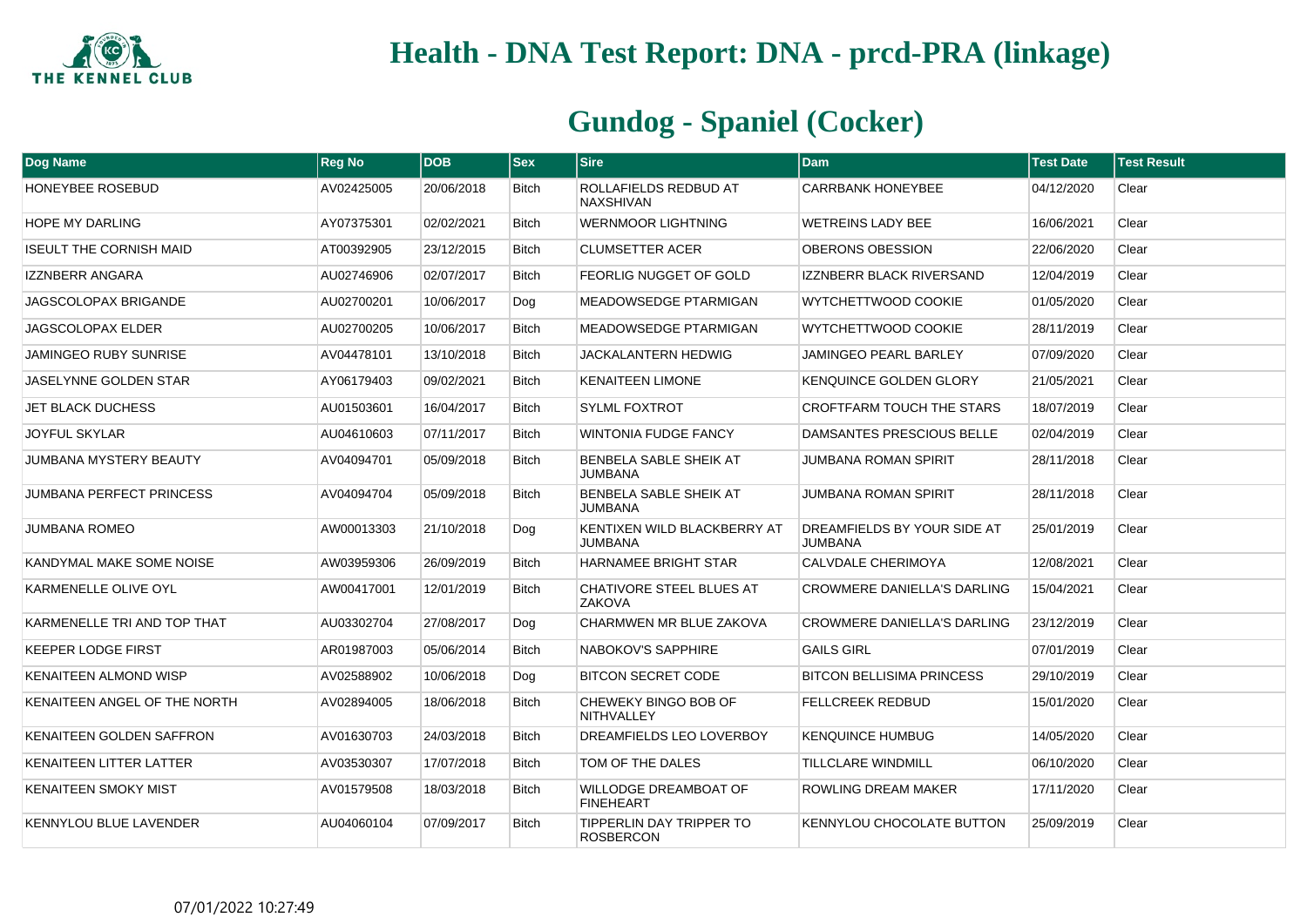

| <b>Dog Name</b>                 | <b>Reg No</b> | <b>DOB</b> | $ s_{ex} $   | <b>Sire</b>                                    | <b>Dam</b>                       | <b>Test Date</b> | <b>Test Result</b> |
|---------------------------------|---------------|------------|--------------|------------------------------------------------|----------------------------------|------------------|--------------------|
| <b>KENQUINCE LADY ON PATROL</b> | AS03099203    | 14/07/2015 | Bitch        | JAMIES FRIEND FOREVER                          | LAREELSUR ONE VISION             | 07/02/2019       | Carrier            |
| KENQUINCE LIVE AND LET DIE      | AS00739205    | 27/02/2015 | <b>Bitch</b> | <b>LUCKY WISHING WELL</b>                      | LAREELSUR LOVE OF MY LIFE        | 07/02/2019       | Carrier            |
| KENQUINCE SCOUTING DUTY         | AS03099204    | 14/07/2015 | Dog          | <b>JAMIES FRIEND FOREVER</b>                   | LAREELSUR ONE VISION             | 07/02/2019       | Clear              |
| <b>KENSTEEN GLIDING</b>         | AU03509007    | 11/08/2017 | <b>Bitch</b> | <b>LYGTUN CHILLI</b>                           | <b>BORDARYNON KTONNAH</b>        | 12/02/2021       | Clear              |
| KENSTEEN MEDIEVAL MAIDEN        | AU03855104    | 04/10/2017 | Bitch        | BLACK SATIN PLAYBOY                            | <b>SWEET SANTOLINA</b>           | 13/12/2019       | Clear              |
| KENXTWEN COCO TIRAMISU          | AX04418601    | 09/10/2020 | <b>Bitch</b> | JEWELACRE HUMBLE HENRY                         | KENAITEEN GOLDEN SUNSET          | 28/07/2021       | Clear              |
| <b>KENXTWEN LITTLE TREACLE</b>  | AX04091002    | 28/09/2020 | <b>Bitch</b> | <b>KENTIXEN ELNATH</b>                         | <b>VILLASPANIOL HOT GINGER</b>   | 28/07/2021       | Clear              |
| <b>KENXTWEN TAIBAI</b>          | AX01097703    | 12/03/2020 | <b>Bitch</b> | <b>KENTELV GLADIATOR</b>                       | <b>ADAMARIS BLACKBERRY</b>       | 17/12/2020       | Clear              |
| <b>KENYNTEN ANY AVENUE</b>      | AW00661908    | 08/08/2018 | <b>Bitch</b> | KENTIXEN SECRET JOURNEY                        | <b>SPLASH OF HONEY</b>           | 07/10/2021       | Clear              |
| <b>KENYNTEN TRAVELER</b>        | AW03653301    | 27/08/2019 | Dog          | <b>SPRINGFIZZ TINKER</b>                       | PRINCESS PATSY                   | 25/05/2021       | Clear              |
| KENYNTEN UP THE GARDEN PATH     | AW00661907    | 08/08/2018 | <b>Bitch</b> | KENTIXEN SECRET JOURNEY                        | <b>SPLASH OF HONEY</b>           | 07/10/2021       | Clear              |
| <b>KERRIEN BLACK VELVET</b>     | AW03798603    | 17/09/2019 | Bitch        | JACKALANTERN SUPERMAN                          | <b>ISEULT THE CORNISH MAID</b>   | 18/02/2021       | Clear              |
| KINNADIE TAM                    | AR03117201    | 21/07/2014 | Dog          | <b>KINNADIE GARRY</b>                          | <b>SANFLAUA TIFFEN</b>           | 14/05/2020       | Clear              |
| KOZIECOTT DREAM                 | AW00074005    | 20/11/2018 | <b>Bitch</b> | <b>CRAIWARN VERDI</b>                          | <b>STONY STRATFORD BULLSGATE</b> | 18/01/2021       | Clear              |
| LAREELSUR LOVE OF MY LIFE       | AQ01886604    | 08/05/2013 | <b>Bitch</b> | DREAMLEREVE ZIGGY SABLE                        | LAREELSUR GOLDILOCKS             | 07/02/2019       | Carrier            |
| LEYGAN BLACKBIRD                | AR02656304    | 08/07/2014 | Bitch        | <b>BROMFIELD NORTHEN LIGHTS</b>                | KENOCTO BLACK IS BACK            | 02/04/2019       | Clear              |
| LIGHTS CAMERA ACTION            | AU01121605    | 28/02/2017 | Dog          | HONEYSMOKE NIKA'S NEO OF<br><b>DREAMFIELDS</b> | ADEVANTIA ATHENAS JADE           | 15/05/2020       | Clear              |
| LINGFELLGATE DIANA              | AU03102004    | 13/07/2017 | <b>Bitch</b> | <b>TAGKAI WHISKEY</b>                          | <b>FELLCREEK REDBUD</b>          | 02/06/2021       | Clear              |
| <b>LONGFIELD LADDY</b>          | AV01808402    | 21/04/2018 | Dog          | <b>TADDYFORDE GRANITE</b>                      | <b>BRAMBLE FLECK</b>             | 18/11/2020       | Clear              |
| LOWWHINNS CHOCOLATE CREME       | AX02143703    | 01/06/2020 | <b>Bitch</b> | LOWWHINNS SWEET PICKLE PIE                     | <b>KENTIXEN PAINT IT BLACK</b>   | 21/06/2021       | Clear              |
| LOYAL LOVE                      | AU04442006    | 22/06/2017 | Dog          | <b>ATUT COCKING (IMP POL)</b>                  | DREAMFIELDS VALENTINE            | 12/11/2019       | Carrier            |
| LUNA LASS DELIGHT               | AY07238302    | 04/04/2021 | <b>Bitch</b> | <b>VINNY CELYN</b>                             | <b>LADY SUMMER POPS</b>          | 17/06/2021       | Clear              |
| LUNA MOTH                       | AU01440201    | 10/04/2017 | Bitch        | <b>FUSSOXBURN BAXTER</b>                       | WINNING CONBINATION              | 13/03/2020       | Clear              |
| <b>LYNVERT DREAM SABLE</b>      | AS00646704    | 30/09/2014 | Bitch        | PRINCELY A LA PERFECTION                       | JOALDY MON MOME                  | 11/04/2019       | Clear              |
| <b>MARTHAS GIRL</b>             | AS02258102    | 26/06/2015 | <b>Bitch</b> | NABOKOV'S SAPPHIRE                             | <b>GAILS GIRL</b>                | 07/01/2019       | Clear              |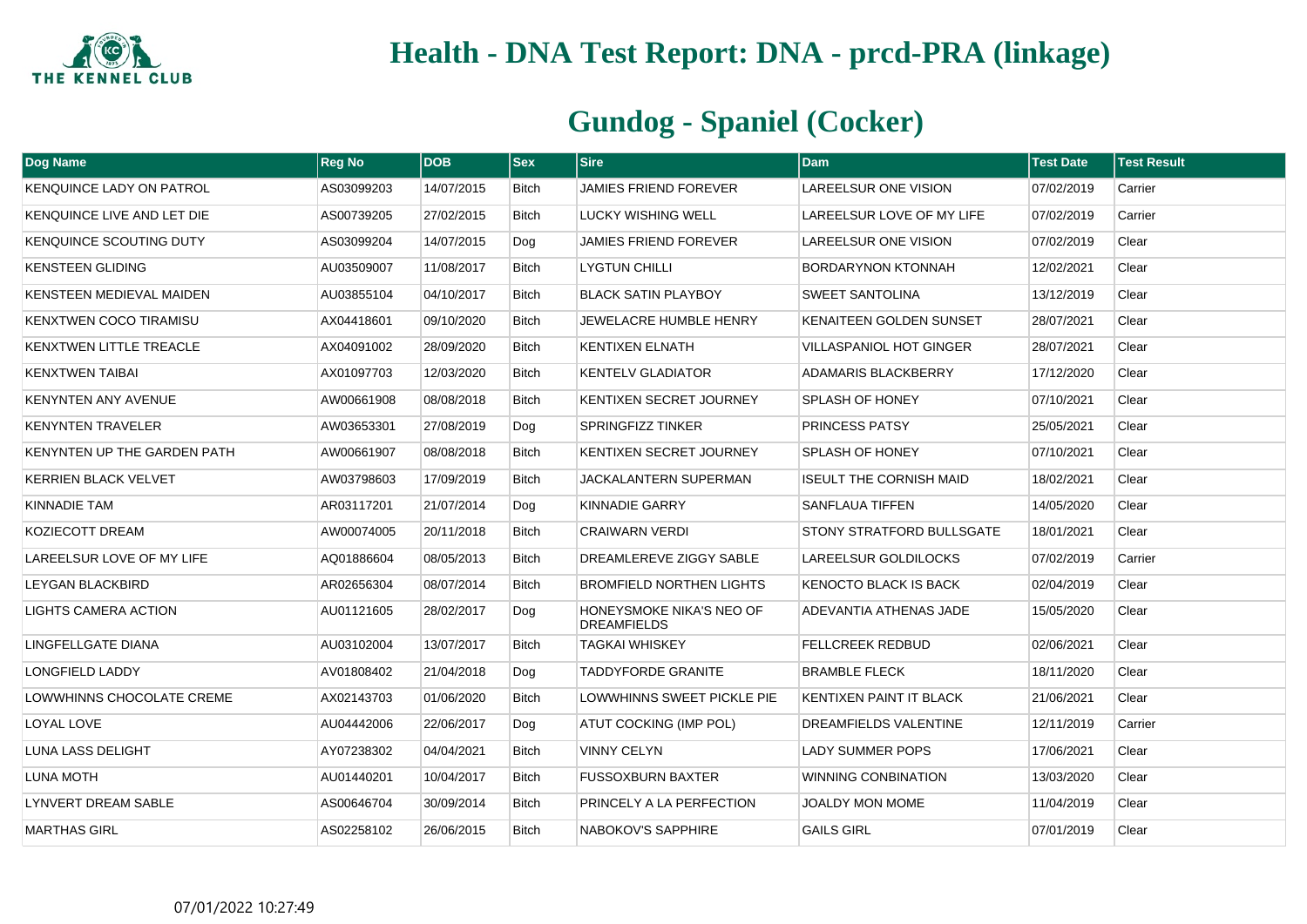

| Dog Name                           | <b>Reg No</b> | <b>DOB</b> | <b>Sex</b>   | <b>Sire</b>                                                       | <b>Dam</b>                          | <b>Test Date</b> | <b>Test Result</b> |
|------------------------------------|---------------|------------|--------------|-------------------------------------------------------------------|-------------------------------------|------------------|--------------------|
| <b>MEGAN'S MINNNIE LOLA</b>        | AU00280301    | 10/12/2016 | <b>Bitch</b> | <b>BRACKEN FERN BOY</b>                                           | <b>SPARKLING SNOWDROP</b>           | 10/10/2019       | Clear              |
| MILEBUSHFARM JENNA                 | AS01062503    | 05/03/2015 | <b>Bitch</b> | <b>BRACKEN FERN BOY</b>                                           | <b>DAMA DAMA</b>                    | 05/03/2019       | Clear              |
| <b>MISCHIEF MOUSE</b>              | AV02027502    | 20/04/2018 | <b>Bitch</b> | <b>CLAYCLATTER SEA EAGLE</b>                                      | <b>SANDFORD SAHARA</b>              | 29/06/2021       | Clear              |
| MISS BURTONBROOK BEAUTY            | AW01317001    | 11/03/2019 | <b>Bitch</b> | SERCI INVISIBLE BID COFFEE OF<br><b>EVANGELOR (IMP SRB)</b>       | LYNVERT DREAM SABLE                 | 01/07/2020       | Clear              |
| <b>MOUNDSON MEADOW</b>             | AV02321703    | 10/06/2018 | <b>Bitch</b> | <b>HAZELDON ENGLISH OAK</b>                                       | <b>BLACKBERRY MARIE</b>             | 19/11/2020       | Clear              |
| MY AMAZING TRUE FRIEND             | AV02139603    | 21/04/2018 | <b>Bitch</b> | AMAZING SUNSHINE MORNING                                          | PARAMOOR TRETHOWEL SALLY            | 23/04/2020       | Clear              |
| <b>MY LOVELY SURPRISE</b>          | AU04210804    | 19/10/2017 | <b>Bitch</b> | MELGROVE GLIMPSE OF TAN AT<br><b>CHURCHCHIS</b>                   | <b>EDENSHELLS LADY LAVERNA</b>      | 09/03/2021       | Clear              |
| NETTLEFORD BLUEBELL                | AU02239002    | 10/05/2017 | <b>Bitch</b> | BREEZYBROOK WONKY                                                 | <b>LYGTUN CROCUS</b>                | 02/01/2019       | Clear              |
| NOODLE BOBS SAPPHIRE               | AS02539804    | 13/06/2015 | <b>Bitch</b> | <b>WARRIOR FLASH</b>                                              | <b>HUGHES BEST GIRL</b>             | 26/02/2019       | Clear              |
| NORTHERN RAY OF SUNSHINE           | AW04458304    | 20/11/2019 | Dog          | <b>JONNY DEPP</b>                                                 | <b>MADAME MADDIE</b>                | 18/05/2020       | Clear              |
| OKELARY DOLCIE DELIGHT             | AX02579201    | 17/06/2020 | <b>Bitch</b> | <b>HALLSLAKE LATTE</b>                                            | SABLE SUNSHINE CRYSTAL              | 04/01/2021       | Clear              |
| OKELARY MIDNIGHT OASIS OF ARIHZANS | AT00833704    | 07/02/2016 | Dog          | SYLML FOXTROT                                                     | <b>SABLE SUNSHINE CRYSTAL</b>       | 31/07/2017       | Clear              |
| OKELARY PRADA LUNA ROSSA           | AW02064906    | 06/05/2019 | <b>Bitch</b> | <b>HALLSLAKE LATTE</b>                                            | <b>SABLE SUNSHINE CRYSTAL</b>       | 15/07/2021       | Clear              |
| OKEMVALE TRUFFEL HEART             | AW03388003    | 08/09/2019 | <b>Bitch</b> | ELTISLEY BERKELEY OF SEALSUN                                      | <b>SQUIDDIES PURPLE SHAE</b>        | 04/10/2021       | Clear              |
| <b>OUR MICKEY MOUSE</b>            | AY08288706    | 03/05/2021 | Dog          | SIMBAWOOD OXLIP                                                   | <b>MAGICAL PRINCESS JASMINE</b>     | 28/07/2021       | Carrier            |
| PABLOWS ESTELLA                    | AU03054607    | 08/07/2017 | <b>Bitch</b> | HELENWOOD SUMMERTIME BLUES PABLOWS TWINKLE STAR<br>AT CHARTERWOOD |                                     | 01/11/2019       | Clear              |
| PANKINGTON LADY HARVEST            | AX04750102    | 04/08/2020 | <b>Bitch</b> | LORD DES PETITS CASTORS (IMP<br>FRA)                              | PANKINGTON HARVEST MAID             | 14/09/2021       | Clear              |
| PANKINGTON LORD HARVEST            | AX04750101    | 04/08/2020 | Dog          | LORD DES PETITS CASTORS (IMP<br>FRA)                              | PANKINGTON HARVEST MAID             | 14/09/2021       | Clear              |
| PARAMOOR SAHARAH                   | AV02468101    | 31/05/2018 | <b>Bitch</b> | AMAZING SUNSHINE MORNING                                          | PARAMOOR MYSTIQUE                   | 17/03/2020       | Clear              |
| <b>PARISHHOLM PARKIN</b>           | AS03565705    | 01/09/2015 | Dog          | <b>CLICKEMINN WILLIS</b>                                          | <b>BILSDEAN'S RUBY DUBHE RASCAL</b> | 21/05/2019       | Clear              |
| PICKENHAM BEAR                     | AT03464602    | 23/09/2016 | Dog          | <b>VALLEY FARM STORM</b>                                          | THE SUNRISE LADY                    | 16/03/2021       | Clear              |
| PIDDLEHINTON HARRIER               | AU01267304    | 22/03/2017 | Dog          | REMEDYCLOSE TE BHEAK                                              | PIDDLERIVER LINNET                  | 21/01/2021       | Clear              |
| PIPINSBROOK SKYLARK                | AV01090501    | 03/03/2018 | Dog          | <b>TIPTOPJACK AJAY</b>                                            | PIPINSBROOK FIELD MAPLE             | 17/06/2019       | Clear              |
| PIPPINS LITTLE LASS                | AS01937104    | 13/04/2015 | <b>Bitch</b> | POOLGREEN BOB OF GREENFOX                                         | PIPPIN DUNE                         | 31/08/2018       | Clear              |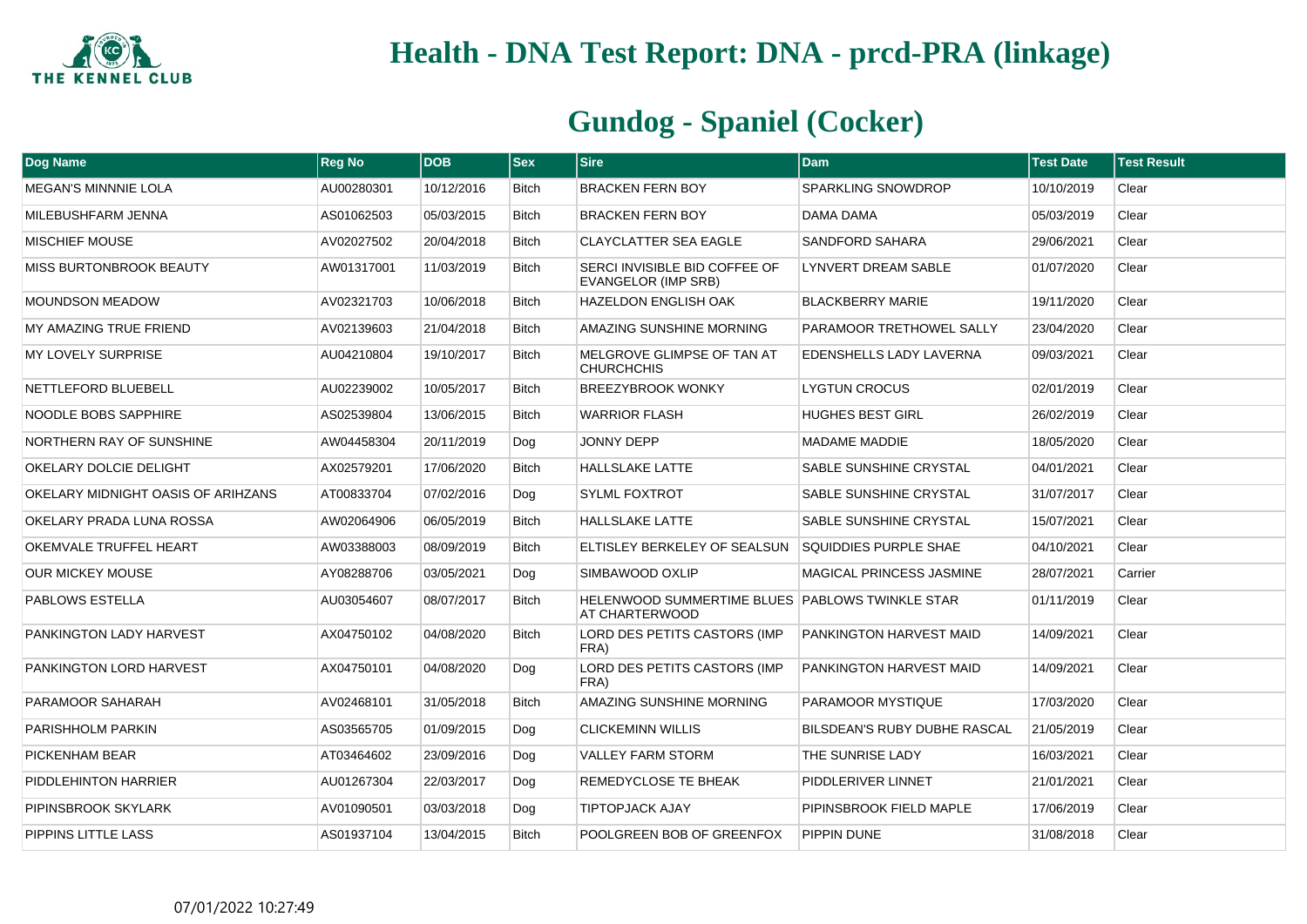

| <b>Dog Name</b>                                 | <b>Reg No</b> | <b>DOB</b> | <b>Sex</b>   | <b>Sire</b>                                      | <b>Dam</b>                           | <b>Test Date</b> | <b>Test Result</b> |
|-------------------------------------------------|---------------|------------|--------------|--------------------------------------------------|--------------------------------------|------------------|--------------------|
| <b>QUICKSPIRIT CHARISMA</b>                     | AU02119902    | 08/06/2017 | <b>Bitch</b> | <b>HEOLYBWLCH DENMAN</b>                         | TIMSGARRY KITE                       | 13/10/2020       | Clear              |
| RABBITRIDGE DAVE                                | AR02104102    | 06/06/2014 | Dog          | KENMILLIX MAGICAL FUDGE OF<br><b>BREEZYBROOK</b> | <b>CWMCYFFYLOG ADERYN</b>            | 06/10/2020       | Clear              |
| <b>RECON OF MERCIA</b>                          | AW03936203    | 23/10/2019 | <b>Bitch</b> | <b>FOLLYVIEW FLY</b>                             | IN THE BRACKEN STAR LADY             | 05/03/2021       | Clear              |
| REIDOLVALLEY DIAMOND STAR                       | AT01364608    | 09/03/2016 | <b>Bitch</b> | SIR ALFRED OF THE VALLEY                         | <b>SASSY SADIE</b>                   | 22/10/2019       | Clear              |
| REIDOLVALLEY HEARTBREAKER                       | AV00571903    | 18/10/2017 | <b>Bitch</b> | SIR ALFRED OF THE VALLEY                         | REIDOLVALLEY MISS PICKLE             | 19/10/2020       | Clear              |
| RIMROCK AURORA                                  | AV03630003    | 30/07/2018 | Bitch        | <b>HEOLYBWLCH DENMAN</b>                         | <b>WINDMILLWOOD HELEN</b>            | 02/03/2021       | Clear              |
| ROAN STARLIGHT                                  | AW03309005    | 04/08/2019 | Dog          | LANIES TAN BOY                                   | <b>KENTIXEN CARRIED AWAY</b>         | 27/04/2020       | Clear              |
| ROANLODGE DEVIL OF FORBESHILL                   | AP02981906    | 30/07/2012 | Dog          | <b>FERNMOSS FREDDIE</b>                          | CAMERON TRAIN OF ROANLODGE           | 03/09/2020       | Clear              |
| <b>RUBY ROCKER COCKER</b>                       | AU02599602    | 24/06/2017 | <b>Bitch</b> | <b>KENDECI MY HERO</b>                           | <b>ELSA FROZEN GEM</b>               | 11/12/2019       | Clear              |
| SERCI X-MAS CHOCSABLE SPACE IS KEY (IMP<br>SRB) | AT0905250     | 27/12/2015 | Dog          | TOTENKOPF DUTCH DUBOIS                           | <b>CHOCOLATE CHEYENNE SERCI</b>      | 04/03/2019       | Clear              |
| <b>SEREN GOLDEN STAR</b>                        | AU00337101    | 22/12/2016 | <b>Bitch</b> | RIO THE GOLDEN GOD                               | <b>MINI BLACK BEAUTY</b>             | 17/09/2020       | Clear              |
| <b>SLOCHNACRAIG CURLEW</b>                      | AS01594303    | 16/05/2015 | <b>Bitch</b> | <b>FUSSOXBURN BROWNIE</b>                        | <b>ROISSAN BOWMONT</b>               | 23/01/2018       | Clear              |
| SPRINGCROSS CHOCOLATE OPAL                      | AR03819501    | 28/09/2014 | <b>Bitch</b> | <b>DREAMACRES ROYAL</b>                          | <b>ROSEMINE FLORENCE</b>             | 24/05/2019       | Clear              |
| STOKESLEY LADY                                  | AT04248708    | 14/11/2016 | <b>Bitch</b> | PINSARK ROGUE                                    | NORTHGHYLL CINNAMON                  | 29/07/2019       | Clear              |
| SUGARED WILDFLOWER                              | AX03148608    | 29/07/2020 | <b>Bitch</b> | SHERRY CHOCOLATE TRIFLE AT<br><b>BLYTHAMOUR</b>  | REIDOLVALLEY MAIZEY                  | 01/10/2021       | Clear              |
| <b>SUNRISE SPIRIT</b>                           | AU01873502    | 27/04/2017 | <b>Bitch</b> | <b>HEIDRAZER FREDDY</b>                          | MIDNIGHT ZULU                        | 18/04/2019       | Clear              |
| SUNSHINE ON THE BEACH                           | AV02139606    | 21/04/2018 | <b>Bitch</b> | AMAZING SUNSHINE MORNING                         | PARAMOOR TRETHOWEL SALLY             | 08/09/2020       | Clear              |
| <b>SURIUS BLACK JACK</b>                        | AQ01257205    | 31/03/2013 | Dog          | <b>BEAUTY'S BOY SAMSON</b>                       | ALEX OF CLWYD                        | 25/01/2019       | Clear              |
| <b>TAFFYJOHN CHOCOLATE TIGZ</b>                 | AR00359801    | 20/12/2013 | <b>Bitch</b> | CAMDDWR AFAN OF TAFFYJOHN                        | <b>ASTRALSKY BAILEY OF TAFFYJOHN</b> | 23/01/2020       | Clear              |
| <b>TAIWINDS MISS HONEYBUN</b>                   | AV01114702    | 20/02/2018 | Bitch        | <b>GARBOSA BRUNO ROUGHCUT</b>                    | ROYALACRE SAPPHIRE LADY              | 13/11/2020       | Clear              |
| THE WOODSMAN                                    | AX02014601    | 23/03/2020 | Dog          | PARTY LOVING BOYFRIEND                           | SHE'S THE ONE THAT I WANT            | 18/08/2021       | Clear              |
| TIMBRIC STAR SHINE                              | AV02469404    | 09/06/2018 | <b>Bitch</b> | <b>CHATIVORE STARGAZER</b>                       | TIMBRIC ICED MOCHA                   | 22/10/2019       | Clear              |
| TIPTOPJACK BELIEVE IT OR NOT                    | AS01466903    | 30/03/2015 | Dog          | MALLOWDALE GUN                                   | <b>TIPTOPJACK TWIRL</b>              | 18/06/2019       | Clear              |
| <b>TOUX TASNEEN</b>                             | AU02477507    | 27/05/2017 | <b>Bitch</b> | SILVERLONNEN STORM                               | <b>MARESIAS HERA</b>                 | 03/06/2021       | Clear              |
| TRENTDALE CASSANDRA                             | AV00104404    | 25/11/2017 | <b>Bitch</b> | SYLML'S SUNDOWN AT TRENTDALE SYLML ELDERBERRY    |                                      | 26/06/2019       | Clear              |